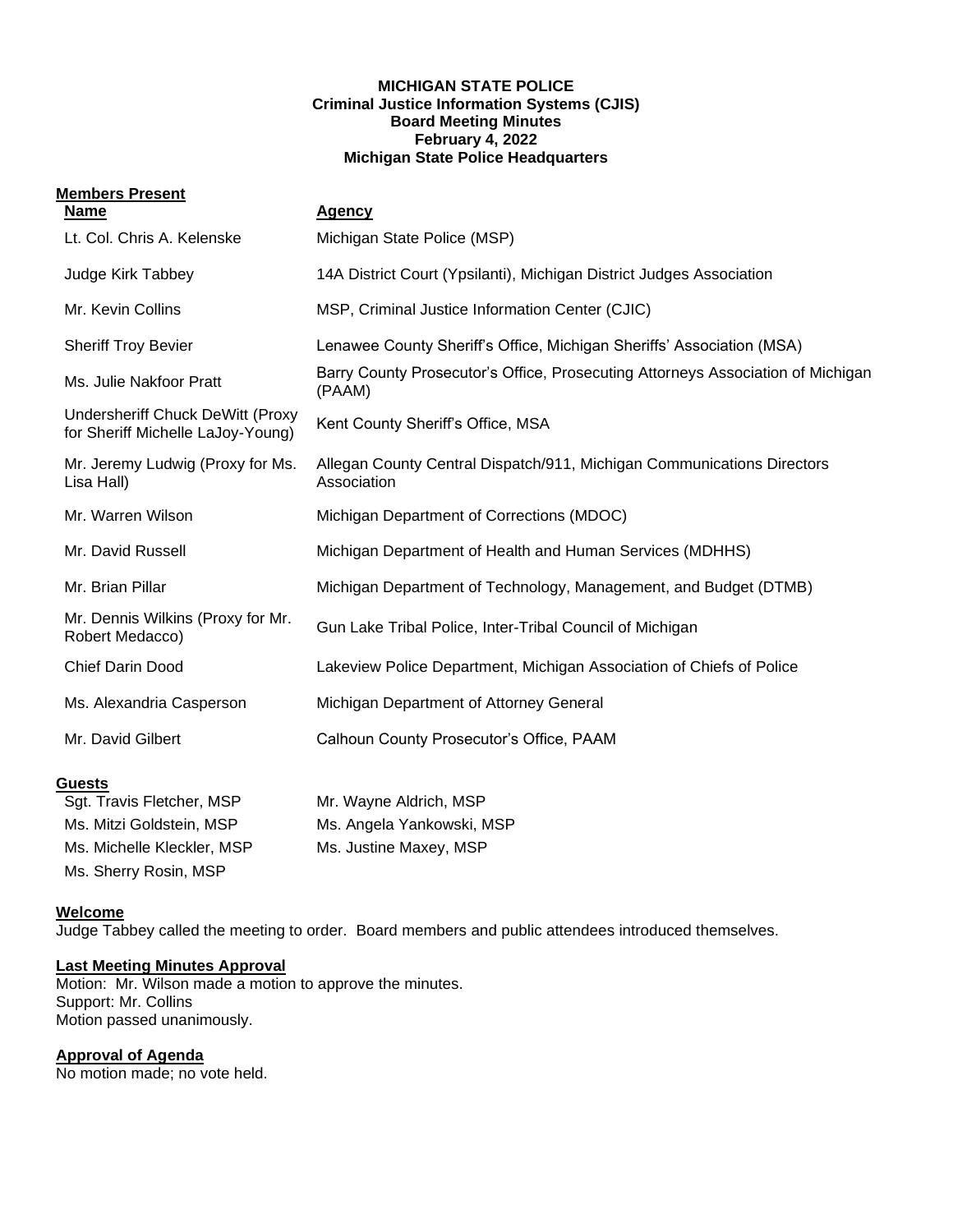#### **Legislative Update (Sergeant Fletcher)**

#### **SIGNED INTO LAW:**

Public Act 126 of 2021 with immediate effect – 911 Act 12/16/21.

- Sunset extension to 12/31/2027.
- Appropriation to alleviate fee increases.

#### **MOVING LEGISLATION:**

- House Bill 4003 CPL Expiration Decriminalization
	- o Allows for civil infraction (\$330) in lieu of felony CCW for expired CPL.
	- o Must be within 1 year of expiration and eligible for renewal.
	- $\circ$  H-1 provides language eliminating claim for damage if officer arrests as opposed to issuing citation as long as the officer made a good-faith effort to determine eligibility.
	- o Pending in the House.
- House Bill 5368 Court Records
	- $\circ$  Requires that defendants name and date of birth not be redacted from a court record.
	- $\circ$  "Record" refers to information of any kind that is recorded in any manner and has been created by the court or filed with the court in accordance with supreme court rules".
	- o Assigned to Senate Judiciary and Public Safety.
- House Bill 4701 Oral Fluid
	- $\circ$  Permits the use of "other bodily fluid" as evidentiary chemical test for operating while intoxicated.
	- o Assigned to House Judiciary.
- House Bills 5679-5681 and 5560 Crime Victims
	- o HB 5679 expands list of serious misdemeanors.
	- o HB 5681 allows victim impact statement to be made remotely.
	- $\circ$  HB 5560 allows police and prosecuting attorney to provide domestic or sexual violence service provider with name certain info. Amends the Crime Victim's Rights Act to allow a victim's image to be blurred in certain court proceedings made available to the public.
	- o Introduced and assigned to House Judiciary.

## **LEGISLATION TO WATCH:**

- House Bill 4174 Criminal Justice Data Collection (SCAO)
	- $\circ$  Seeks to establish uniform data collection and reporting system for courts and law enforcement.
	- o Tracking and reporting of criminal cases from arrest through final disposition.
	- o Assigned to House Judiciary.
- House Bill 4653/Senate Bill 371- Child Abuse Registry (Wyatt's Law)
	- $\circ$  Seeks to establish a registry for individuals convicted of a "child abuse offense".
	- o Maintained by and housed within MSP.
	- o Requires a public internet website containing offender information.
	- o SB 371 passed Senate and assigned to House Judiciary
- House Bills 4763 and 4764 CPL data on State ID and Driver's Licenses.
	- $\circ$  Would provide for special decal designation on State ID or Driver's licenses for CPL holders, at the CPL holder's request.
	- o Assigned to House Transportation.
- Senate Bill 11- CPLs under the EMA
	- o Specify that an executive order issued under the Emergency Management Act (EMA) would not affect a county clerk's duty to issue a concealed pistol license (CPL) or CPL renewal, provide fingerprinting